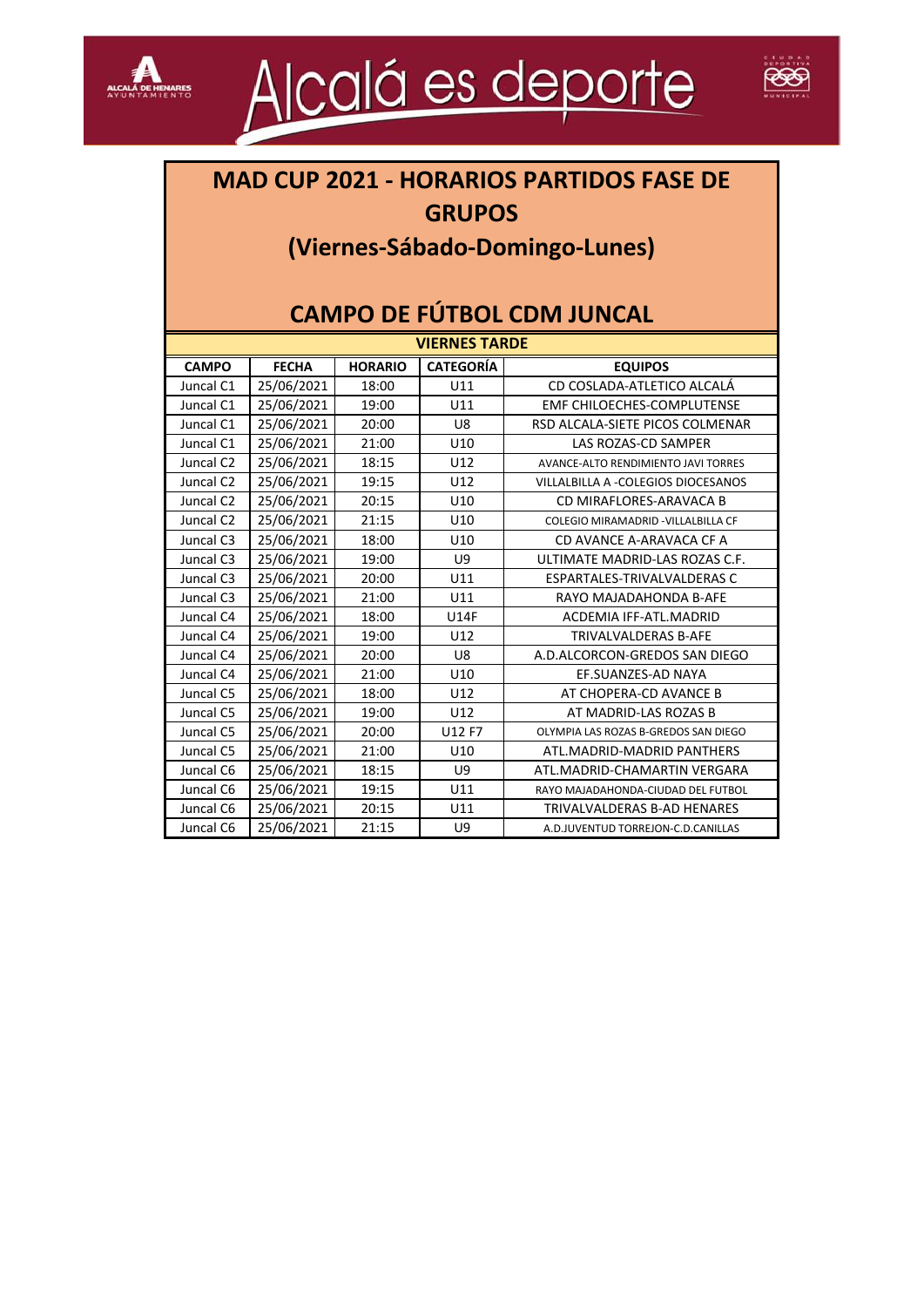



## **MAD CUP 2021 - HORARIOS PARTIDOS FASE DE GRUPOS**

#### **(Viernes-Sábado-Domingo-Lunes)**

| <b>SÁBADO MAÑANA</b>  |              |                |                  |                                           |
|-----------------------|--------------|----------------|------------------|-------------------------------------------|
| <b>CAMPO</b>          | <b>FECHA</b> | <b>HORARIO</b> | <b>CATEGORÍA</b> | <b>EQUIPOS</b>                            |
| Juncal C1             | 26/06/2021   | 9:00           | U9               | RAYO CIUDAD ALCOBENDAS-COLEGIO MIRAMADRID |
| Juncal C1             | 26/06/2021   | 10:00          | U9               | ULTIMATE MADRID-A.D.COMPLUTENSE           |
| Juncal C1             | 26/06/2021   | 11:00          | U8               | LAS ROZAS A - A.D.NAYA                    |
| Juncal C1             | 26/06/2021   | 12:00          | U10              | CD MIRAFLORES-ATL.MADRID FEMENINO         |
| Juncal C1             | 26/06/2021   | 13:00          | U11              | ATLETICO LA GARENA-ULTIMATE MADRID        |
| Juncal C <sub>2</sub> | 26/06/2021   | 9:15           | U10              | C.D.BARAJAS-RSD ALCALA                    |
| Juncal C <sub>2</sub> | 26/06/2021   | 10:15          | U10              | CD AVANCE B- COLEGIO MIRAMADRID B         |
| Juncal C <sub>2</sub> | 26/06/2021   | 11:15          | U12              | AT MADRID-AVANCE A                        |
| Juncal C <sub>2</sub> | 26/06/2021   | 12:15          | U12              | ALCORCÓN-CHAMARTIN                        |
| Juncal C <sub>2</sub> | 26/06/2021   | 13:15          | U14 F7           | OLYMPIA LAS ROZAS-CD MOSTOLES URJC        |
| Juncal C3             | 26/06/2021   | 9:00           | U11              | AD JUVENTUD TORREJON-RSD ALCALÁ           |
| Juncal C3             | 26/06/2021   | 10:00          | U12 F7           | GREDOS SAN DIEGO-CD MOSTOLES URJC         |
| Juncal C3             | 26/06/2021   | 11:00          | U10              | FUENLABRADA-C.D.BARAJAS                   |
| Juncal C3             | 26/06/2021   | 12:00          | U8               | SIETE PICOS COLMENAR-LAS ROZAS B          |
| Juncal C3             | 26/06/2021   | 13:00          | U10              | <b>FUENLABRADA-RSD ALCALA</b>             |
| Juncal C4             | 26/06/2021   | 9:15           | U10              | CD COSLADA-ATL.MADRID FEMENINO            |
| Juncal C4             | 26/06/2021   | 10:15          | U11              | CANILLAS B-SIETE PICOS COLMENAR           |
| Juncal C4             | 26/06/2021   | 11:15          | U14 F7           | RSD ALCALA-UNION ADARVE                   |
| Juncal C4             | 26/06/2021   | 12:15          | U11              | AD COMPLUTENSE-TECNIFICACION RACING SUR   |
| Juncal C4             | 26/06/2021   | 13:15          | U12              | LAS ROZAS A-AVANCE B                      |
| Juncal C5             | 26/06/2021   | 9:00           | U11              | <b>CD GETAFE-SANT BERGER</b>              |
| Juncal C5             | 26/06/2021   | 10:00          | U10              | AVILA FOOTBALL-ARAVACA CF                 |
| Juncal C5             | 26/06/2021   | 11:00          | U12              | RAYO MAJADAHONDA-UD SANSE                 |
| Juncal C5             | 26/06/2021   | 12:00          | U10              | COLEGIO MIRAMADRID B-SIETE PICOS COLMENAR |
| Juncal C5             | 26/06/2021   | 13:00          | U12              | RAYO MAJADAHONDA-VILLALBILLA A            |
| Juncal C6             | 26/06/2021   | 9:15           | U10              | CD MIRAFLORES-FUTURO SAN FRANCISCO        |
| Juncal C6             | 26/06/2021   | 10:15          | U11              | MOSTOLES URIC-ATLETICO LA GARENA          |
| Juncal C6             | 26/06/2021   | 11:15          | U10              | CD COSLADA B-AD NAYA                      |
| Juncal C6             | 26/06/2021   | 12:15          | U11              | MOSTOLES URIC-SIETE PICOS COLMENAR        |
| Juncal C6             | 26/06/2021   | 13:15          | U12              | <b>BARAJAS-SC TEAM</b>                    |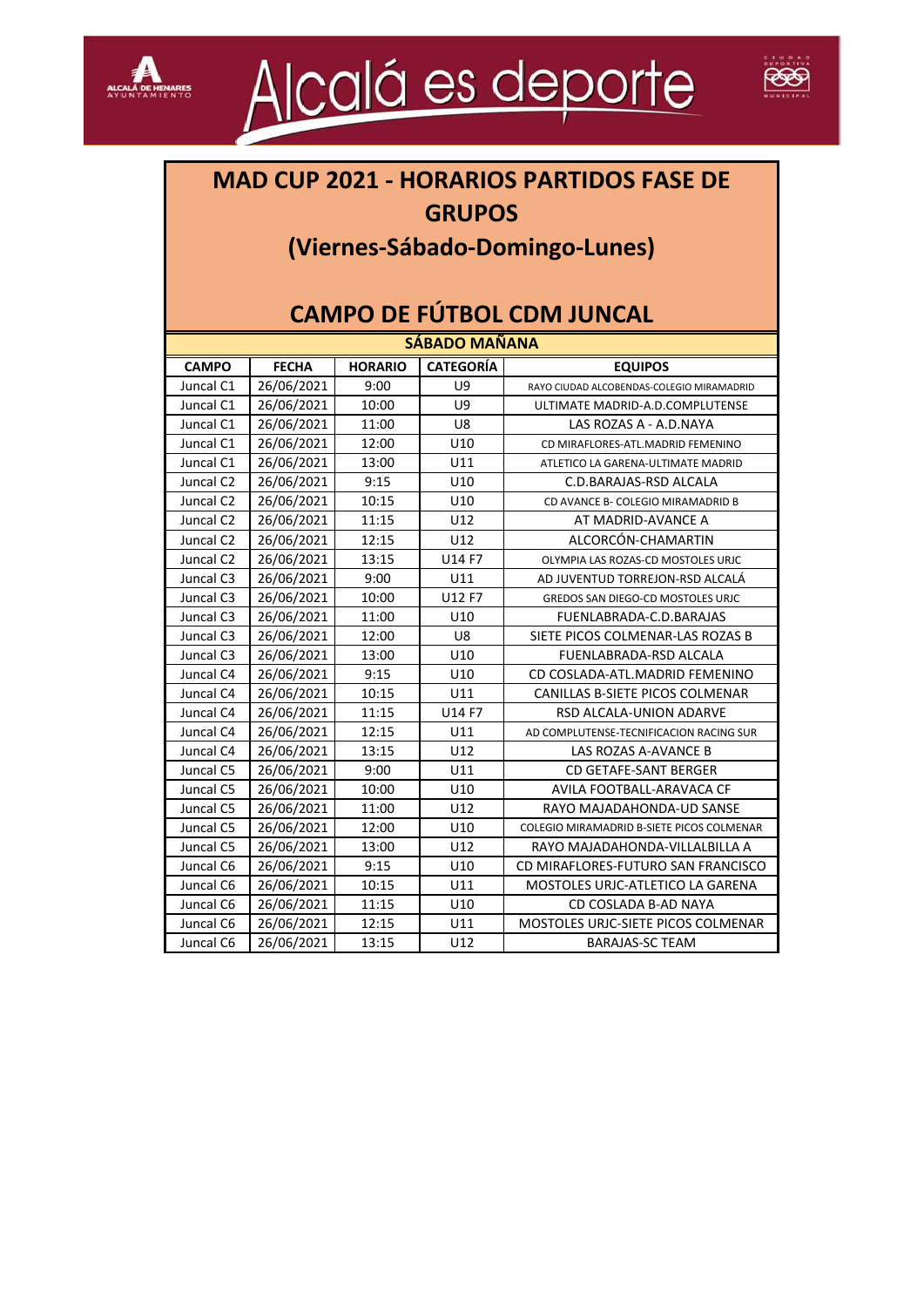



# **MAD CUP 2021 - HORARIOS PARTIDOS FASE DE GRUPOS (Viernes-Sábado-Domingo-Lunes) CAMPO DE FÚTBOL CDM JUNCAL**

| <b>SÁBADO TARDE</b>   |              |                |                  |                                         |
|-----------------------|--------------|----------------|------------------|-----------------------------------------|
| <b>CAMPO</b>          | <b>FECHA</b> | <b>HORARIO</b> | <b>CATEGORÍA</b> | <b>EQUIPOS</b>                          |
| Juncal C1             | 25/06/2021   | 18:00          | U12              | ATLETICO ALCALA-FUNDACION ADF           |
| Juncal C1             | 25/06/2021   | 19:00          | U8               | C.D.ESTORIL-E.F.SUANZES                 |
| Juncal C1             | 25/06/2021   | 20:00          | U12              | ADARVE-AFE                              |
| Juncal C1             | 25/06/2021   | 21:00          | U10              | <b>VILLALBILLA CF-SOCCER PLANET</b>     |
| Juncal C <sub>2</sub> | 25/06/2021   | 18:15          | U12              | <b>GREDOS SAN DIEGO-KRV ACADEMY</b>     |
| Juncal C <sub>2</sub> | 25/06/2021   | 20:15          | U11              | RAYO MAJADAHONDA B-AT CHOPERA           |
| Juncal C <sub>2</sub> | 25/06/2021   | 21:15          | U10              | ULTIMATE MADRID-UNION ADARVE            |
| Juncal C3             | 25/06/2021   | 18:00          | U12              | ARAVACA B- - CD CANILLAS                |
| Juncal C3             | 25/06/2021   | 19:00          | U12 F7           | AT MADRID A-AVILA FOOTBALL              |
| Juncal C3             | 25/06/2021   | 20:00          | U11              | TRIVALVALDERAS B-ARAVACA CF             |
| Juncal C3             | 25/06/2021   | 21:00          | U12              | SC TEAM-PERISO A                        |
| Juncal C4             | 25/06/2021   | 18:00          | U12 F7           | <b>MADRID PANTHERS-GREDOS SAN DIEGO</b> |
| Juncal C4             | 25/06/2021   | 19:00          | U11              | LAS ROZAS B-CIUDAD HENARES              |
| Juncal C4             | 25/06/2021   | 20:00          | U12 F7           | RAYO VALLECANO A-GREDOS SAN DIEGO       |
| Juncal C4             | 25/06/2021   | 21:00          | U11              | LAS ROZAS B-GREDOS SAN DIEGO            |
| Juncal C5             | 25/06/2021   | 18:00          | U11              | LAS ROZAS A-FUNDACION ADF               |
| Juncal C5             | 25/06/2021   | 19:00          | U12              | RAYO MAJADAHONDA-UD SANSE               |
| Juncal C5             | 25/06/2021   | 20:00          | U12              | SIETE PICOS-AVANCE A                    |
| Juncal C5             | 25/06/2021   | 21:00          | U12              | CANILLAS-VILLALBILLA B                  |
| Juncal C6             | 25/06/2021   | 18:15          | U10              | SPORTING LAS TABLAS-GREDOS SAN DIEGO    |
| Juncal C6             | 25/06/2021   | 19:15          | U10              | ALFIL EL ALAMO-PA TEAM ELITE            |
| Juncal C6             | 25/06/2021   | 20:15          | U12              | SOCCER PLANET-CAMARMA                   |
| Juncal C6             | 25/06/2021   | 21:15          | U12              | ALTO RENDIMIENTO JAVI TORRES-AT MADRID  |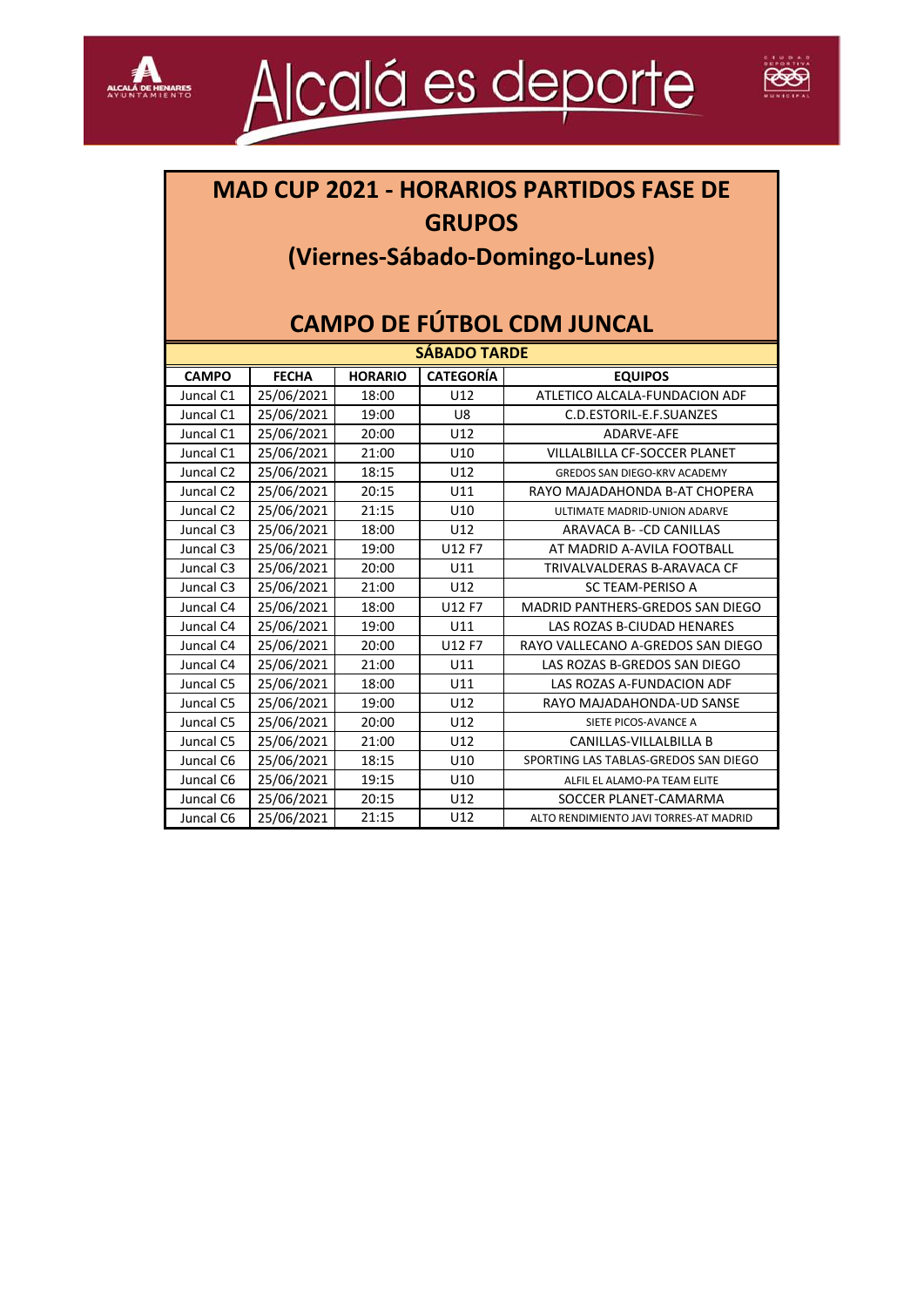



### **MAD CUP 2021 - HORARIOS PARTIDOS FASE DE GRUPOS (Viernes-Sábado-Domingo-Lunes)**

| <b>DOMINGO MAÑANA</b> |              |                |                  |                                            |
|-----------------------|--------------|----------------|------------------|--------------------------------------------|
| <b>CAMPO</b>          | <b>FECHA</b> | <b>HORARIO</b> | <b>CATEGORÍA</b> | <b>EQUIPOS</b>                             |
| Juncal C1             | 27/06/2021   | 9:00           | U10              | CD SAMPER-PA TEAM EXCELLENCE               |
| Juncal C1             | 27/06/2021   | 10:00          | U10              | ATL.MADRID-ATL.CHOPERA                     |
| Juncal C1             | 27/06/2021   | 11:00          | U10              | LAS ROZAS-PA TEAM EXCELLENCE               |
| Juncal C1             | 27/06/2021   | 12:00          | U12              | AVILA FOOTBALL-TRIVALVALDERAS A            |
| Juncal C1             | 27/06/2021   | 13:00          | U10              | LAS ROZAS-ACADEMY JR24                     |
| Juncal C <sub>2</sub> | 27/06/2021   | 9:15           | U11              | SOCCER PLANET-CIUDAD HENARES               |
| Juncal C <sub>2</sub> | 27/06/2021   | 10:15          | U12              | VILLALBILLA A-TORREJON                     |
| Juncal C <sub>2</sub> | 27/06/2021   | 11:15          | U12              | TRIVALVALDERAS-ARAVACA A                   |
| Juncal C <sub>2</sub> | 27/06/2021   | 12:15          | U10              | FUTURO SAN FRANCISCO-ARAVACA B             |
| Juncal C <sub>2</sub> | 27/06/2021   | 13:15          | U10              | AD ALCORCON-UNION ADARVE                   |
| Juncal C3             | 27/06/2021   | 9:00           | U11              | SANT BERGER-RSD ALCALÁ                     |
| Juncal C3             | 27/06/2021   | 10:00          | U12              | MOSTOLES URIC-FUNDACION ADF                |
| Juncal C3             | 27/06/2021   | 11:00          | U8               | SIETE PICOS COLMENAR B-A.D.ALCORCON        |
| Juncal C3             | 27/06/2021   | 12:00          | U12              | <b>MOSTOLES URIC-CD CANILLAS</b>           |
| Juncal C3             | 27/06/2021   | 13:00          | U14 F7           | FUENLABRADA ATLANTIS-ACADEMIA IFF          |
| Juncal C4             | 27/06/2021   | 9:15           | U10              | COLEGIO MIRAMADRID-SOCCER PLANET           |
| Juncal C4             | 27/06/2021   | 10:15          | U10              | MADRID PANTHERS-ARAVACA CF                 |
| Juncal C4             | 27/06/2021   | 11:15          | U9               | CIUDAD DEL FUTBOL-C.D.CANILLAS             |
| Juncal C4             | 27/06/2021   | 12:15          | U9               | A.D.JUVENTUD TORREJON B-ARAVACA C.F        |
| Juncal C4             | 27/06/2021   | 13:15          | U10              | CD COSLADA-CD MIRAFLORES                   |
| Juncal C5             | 27/06/2021   | 9:00           | U12              | CD AVANCE B- SOCCER PLANET                 |
| Juncal C5             | 27/06/2021   | 10:00          | U12              | AVILA FOOTBALL-GO PAD                      |
| Juncal C5             | 27/06/2021   | 11:00          | U11              | TRIVALVALDERAS C-FUNDACION ADF             |
| Juncal C5             | 27/06/2021   | 12:00          | U12              | CHOPERA-CAMARMA                            |
| Juncal C5             | 27/06/2021   | 13:00          | U12              | TRIVALVALDERAS-GREDOS SAN DIEGO            |
| Juncal C6             | 27/06/2021   | 9:15           | U12              | SAMPER - CAMARMA                           |
| Juncal C6             | 27/06/2021   | 10:15          | U8               | ATL-MADRID A-C.D.SAMPER B                  |
| Juncal C6             | 27/06/2021   | 11:15          | U11              | TRIVALVALDERAS A-AD COMPLUTENSE            |
| Juncal C6             | 27/06/2021   | 12:15          | U8               | SPORTING LAS TABLAS-VILLALBILLA C.F.       |
| Juncal C6             | 27/06/2021   | 13:15          | U11              | TECNIFICACION RACING SUR-TRIVAL VALDERAS A |